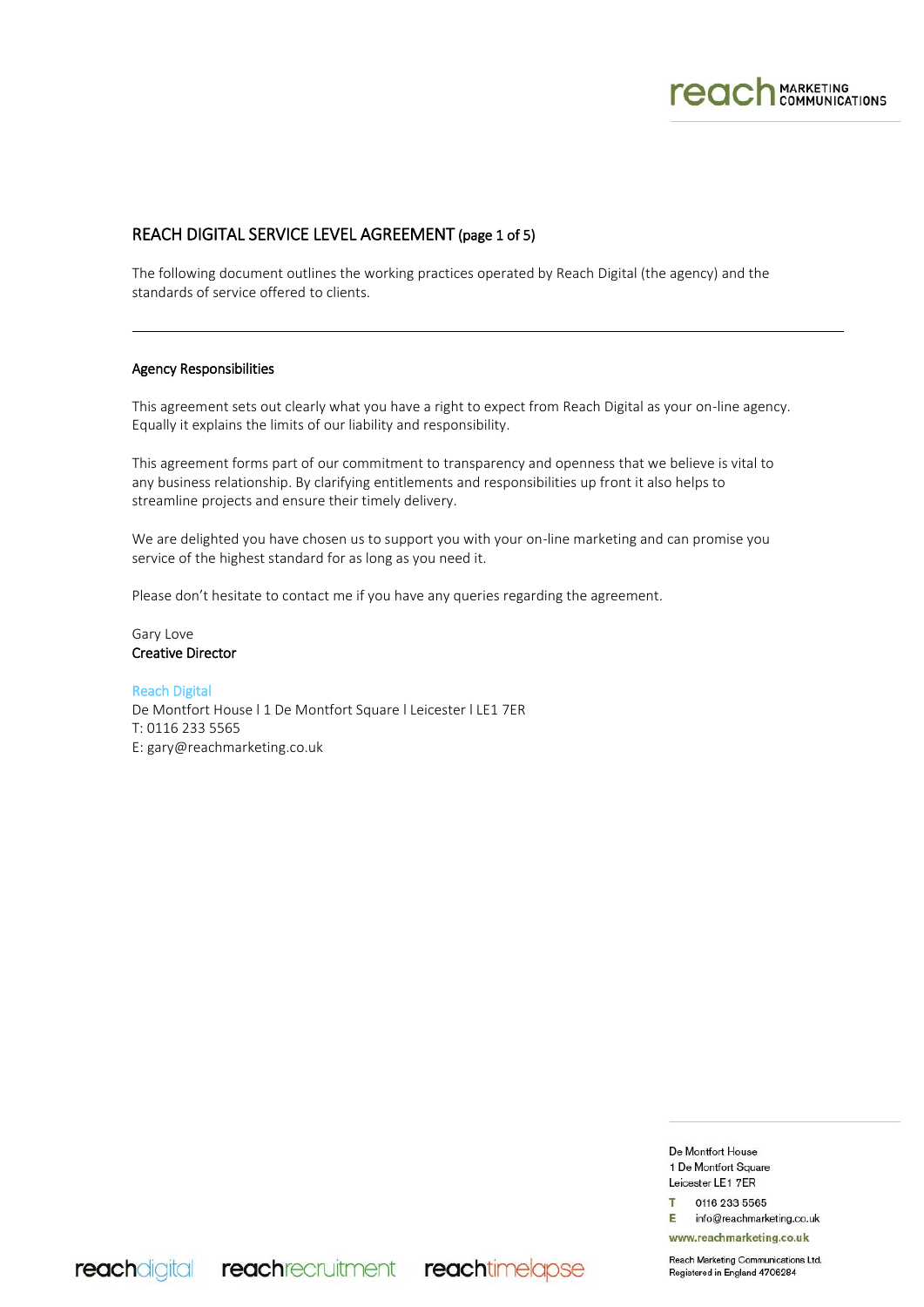

## Service Level Agreement

#### 1. Definitions

1.1 Hosting Provider Company refers to the specialist companies, such as Rackspace and 1&1 from whom Reach Digital contract their Dedicated Web Servers.

1.2 A Project can be any digital based service provided by Reach Digital to the Customer. (Examples include web design and development, content management systems, email marketing, social media branding, search engine optimisation work and hosting)

1.3 "Frustrates" is a term used to describe a situation in which one party to a contract acts in such a way so as to make it unrealistic for the other party to carry out their part of the contract. .

1.4 The word "contract" as it appears in these terms and conditions shall mean the contract between Reach Digital and the Customer, which will be based on the terms and conditions contained within this Service Level Agreement.

## 2. Abbreviations

2.1 Reach stands for Reach Digital.

2.2 SLA stands for Service Level Agreement.

2.3 ISP stands for Internet Service Provider.

2.4 HPC stands for Hosting Provider Company.

## 3. Contract

**3.1** The terms and conditions contained in this SLA apply to Reach Customers unless agreed in writing to the contrary. No other contract terms and conditions shall apply unless specifically agreed in writing between Reach and the Customer.

## 4. Estimates

4.1 Reach will provide customers with initial estimates for projects on request. The final project sum may vary from the initial estimate. An estimate as opposed to fixed price quotation is useful when the actual project sum cannot be reasonably or accurately ascertained at the outset.

4.2 Work carried out against estimates will be charged in accordance with clause 8.

4.3 Reach will provide estimates in writing by email to customers, which will include a hyperlink to this SLA. Acceptance by a customer of a Reach estimate is subject to acceptance of the terms and conditions in this SLA, unless specifically agreed in writing between the Customer and Reach to the contrary.

## 5. Fixed Price Quotations

5.1 Whenever possible, Reach will provide customers with a fixed price quotation and detailed specification for a project.

5.2 Items omitted or added to the specification that accompanies a fixed price quotation will be treated as variations in accordance with clause 6.

5.3 Reach will provide quotations in writing by email to customers, which will include a hyperlink to this SLA. Acceptance by a customer of a Reach quotation is subject to acceptance of the terms and conditions in this SLA, unless specifically agreed in writing between the Customer and Reach to the contrary.

> De Montfort House 1 De Montfort Square Leicester LE1 7ER

0116 233 5565 info@reachmarketing.co.uk Е.

www.reachmarketing.co.uk

reachdigital reachrecruitment reachtimelapse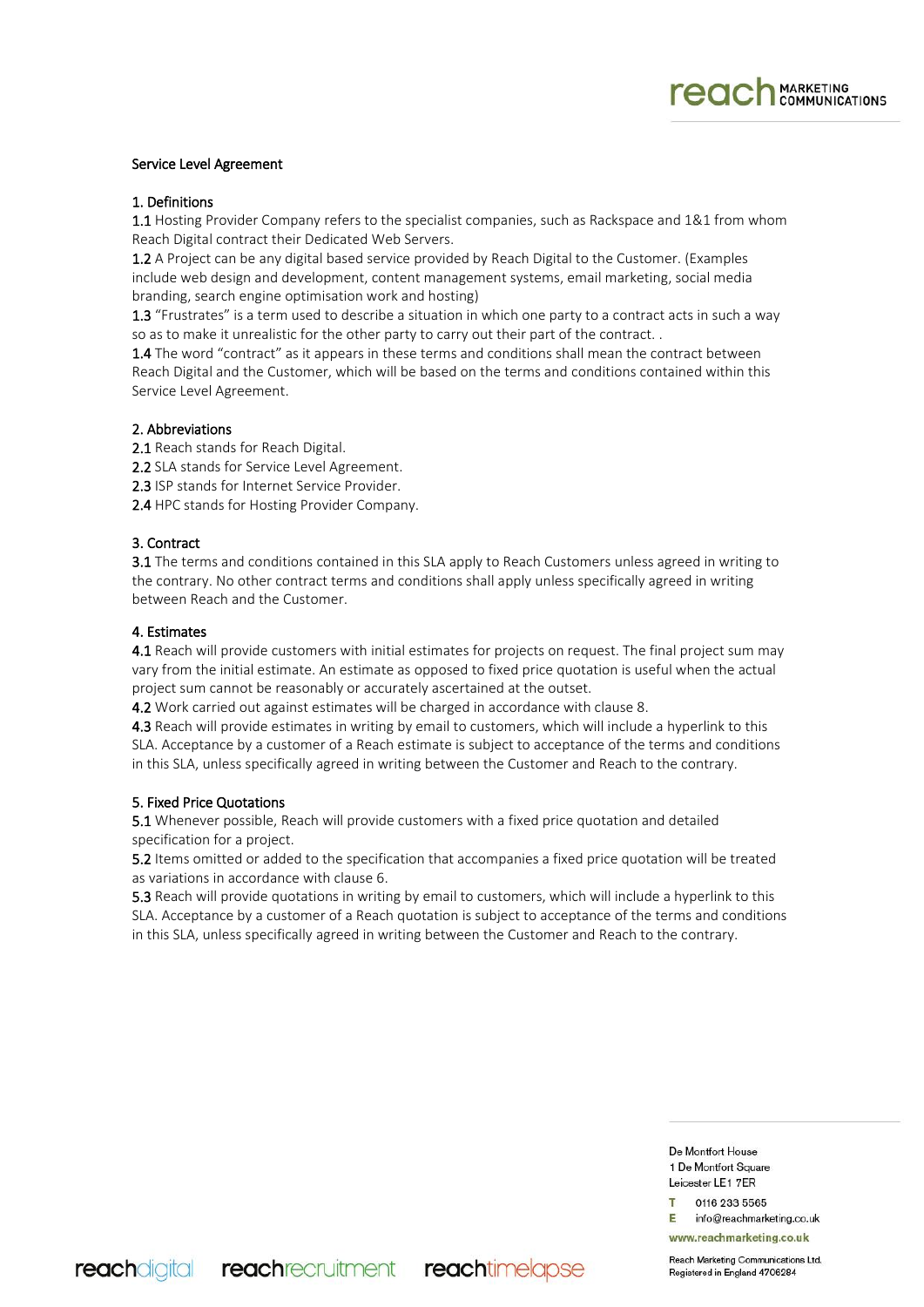# **reach** MARKETING

# 6. Variations

6.1 The value of work included in a fixed price quotation, that is not undertaken due to subsequent agreement with the client, will be valued and deducted from the final project sum.

6.2 Work that is in addition to that detailed in a fixed price quotation, will be valued and added to the final project sum.

6.3 Reach does not accept liability where delays in reaching a deadline are caused by the customer for example in the supplying of essential content and/or sign off for work to continue

## 7. Copyright

7.1 The source code of all website web pages remains the intellectual property of Reach and may not be copied and used by any other party without the consent of Reach.

7.2 All scripts, css and included files used within customer websites remains the intellectual property of Reach and may not be copied and used by any other party without the consent of Reach.

7.3 The stored procedures, functions and triggers programmed in to SQL Databases remain the intellectual property of Reach and may not be copied and used by any other party without the consent of Reach.

7.4 All customer logo images, images unique to the customer, i.e. of their premises, work force and their business, plus all written copy, belong to the customer and are covered under their copyright. Reach will not reuse customer written content or images without the express permission of the customer.

## 8. Hourly Rate Charges

8.1 Reach will charge for services provided that are not included in any quotation or under the terms of clause (9), Hosting. The amount charged will be based on Reach standard hourly rate, unless a different hourly rate has otherwise been agreed in writing.

8.2 Reach will review and may increase their standard hourly rate on an annual basis.

8.2 There will be a minimum charge of 15 minutes.

reachdigital reachrearuitment reachtimelapse

## 9. Hosting

9.1 Reach use high performance dedicated web servers hosted by first class HPC's, such as Rackspace and 1&1.

9.2 Our Rackspace dedicated server hosts all of our live sites and has unlimited bandwidth and an uptime performance of 99.9%. Our 1&1 dedicated server hosts all of our test sites and has unlimited bandwidth and an uptime performance of 99.99%.

9.3 Reach will quote a separate annual price for the hosting and associated technical support for customer websites.

9.4 Reach will use their best endeavors, in conjunction with the HPC, to rectify the cause of any disruption in the hosting service of a customer's website(s) and to minimise the duration of any such instances.

9.5 Reach will not be liable to the Customer for any compensation in respect of any down-time that may occur with the hosting of their website(s).

9.6 Reach keep local weekly backups of all customer test website files and SQL databases and in the unlikely event of a hard drive failure or other technical failure with the dedicated web server will restore the website as quick as possible on a new or repaired web server.

9.7 All website files and SQL databases used for customer websites are regularly backed up by Rackspace and in the unlikely event of hard drive or other technical failure with the dedicated web server these will be restored and re-connected to customer website(s).

> De Montfort House 1 De Montfort Square Leicester LE1 7ER

0116 233 5565 info@reachmarketing.co.uk Е

www.reachmarketing.co.uk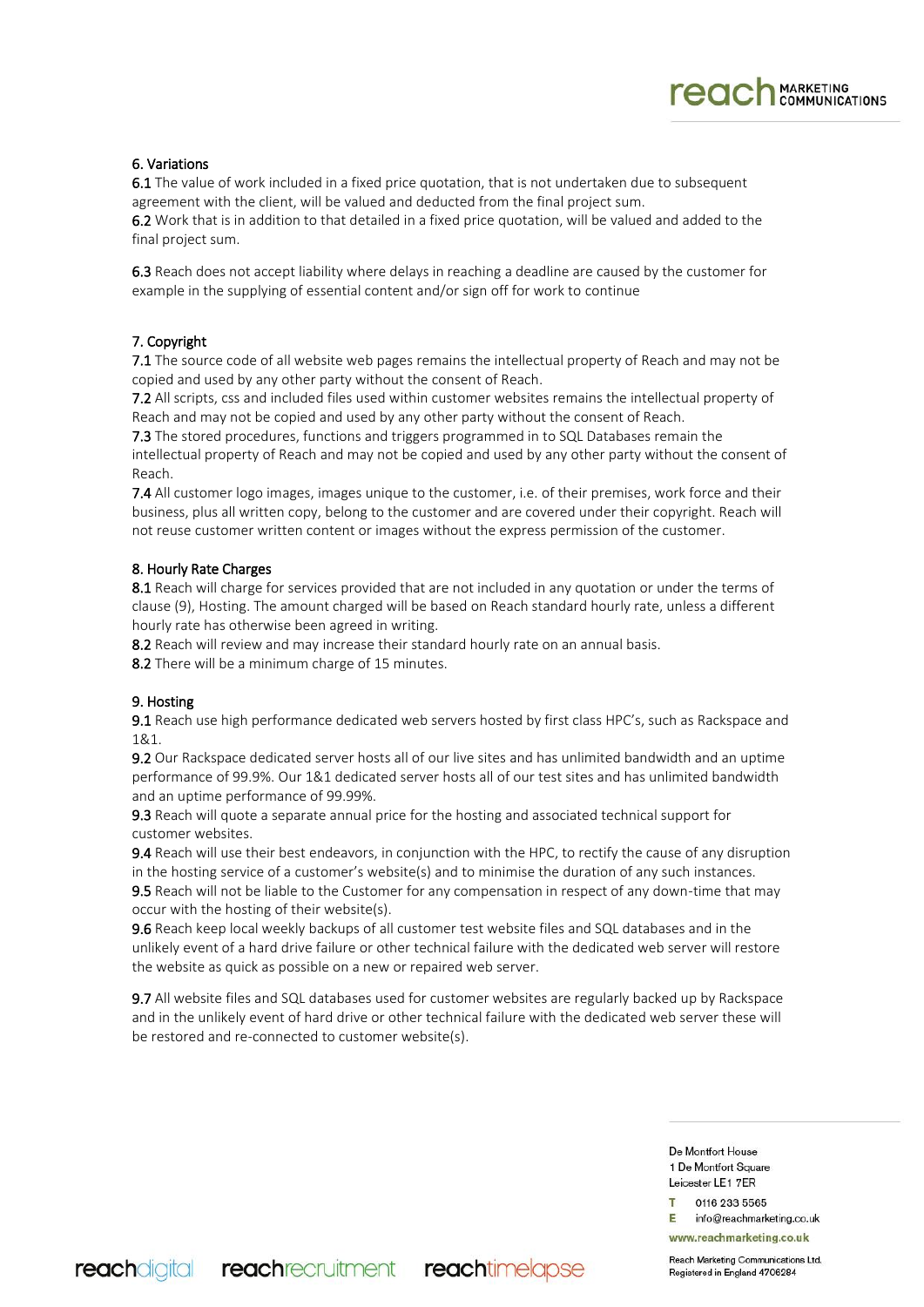9.8 With regard to any images or download files uploaded to a customer's website by a customer it is the responsibility of the customer to retain a copy of these on their local PC/LAN. In the unlikely event of hard drive failure or other technical failure with the dedicated web server it will be the responsibility of the Customer to re-upload these files if they are not present in the back up files as outlined in clause 9.6 and 9.7.

9.9 Reach utilise various backup processes on their dedicated servers for all website folders and files and may, therefore, be able to save customers the need to re-upload files in accordance with clause 9.8. This is not guaranteed by Reach so customers should observe and be prepared, in the unlikely event, to comply with clause 9.8.

9.10 In the event that a customer wishes to move their website and/or SQL Server Database to another web server supported by another party, then Reach will cooperate fully, subject to all outstanding amounts being paid up in full, in advance, along with a negotiated fee to purchase the intellectual copyright of the source code etc detailed in clause 7.

9.11 The option described under clause 9.10 is not available to customer websites that are linked to a shared SQL Server database. In this situation customers can pay for their website data to be exported to a standalone SQL Server database, which can then be relocated.

9.12 In the event that the Customer requires assistance with remedying a situation with their website that is not a technical fault caused by Reach or the HPC the time expended by Reach will be charged to the Customer in accordance with clause 8.

9.13 Reach will invoice for Hosting on an annual basis, yearly in advance. Invoices will be raised approximately 5 days prior to the commencement date.

# 10. Email

10.1 Reach will setup customer's email within the hosting of a live site and charge a fixed amount for doing this.

10.2 Reach will investigate any problems reported by the Customer with their email. If the problem is due to an error by Reach then no charge will be made to the Customer. If the problem is not due to an error by Reach then the Customer will be charged in accordance clause (8), Reach Hourly Rate Charges.

10.3 Reach employs an IT consultant who can investigate any IT related problems on behalf of Reach for the Customer, should the Customer require IT support. Reach will agree the hourly rate of this with the customer and if accepted, provide the IT consultant with the Customer's contact details and invoice the charge to the Customer once work is complete.

## 11. Website Services

11.1 Reach will offer to customers third party services such as those offered by Google to enhance the performance of their websites. Reach may include in quotations the setup and maintenance of such third party services. Reach will not be liable to the customer for any interruption, non-performance, or cancellation of the provision by third parties of any such services.

## 12. Search Engines

12.1 Reach will design websites to perform well with search engines of Google and Bing and will recommend additional optimisation techniques to the customer should they wish to achieve high rankings.

12.2 Reach accepts no responsibility or liability to the customer for the rankings achieved or how such rankings may vary over time if the customer chooses not to request or undertake additional optimisation work.

> De Montfort House 1 De Montfort Square Leicester LE1 7ER

0116 233 5565 info@reachmarketing.co.uk Е

**reach** MARKETING

www.reachmarketing.co.uk

Reach Marketing Communications Ltd. Registered in England 4706284

reachdigital reachrearuitment reachtimelapse